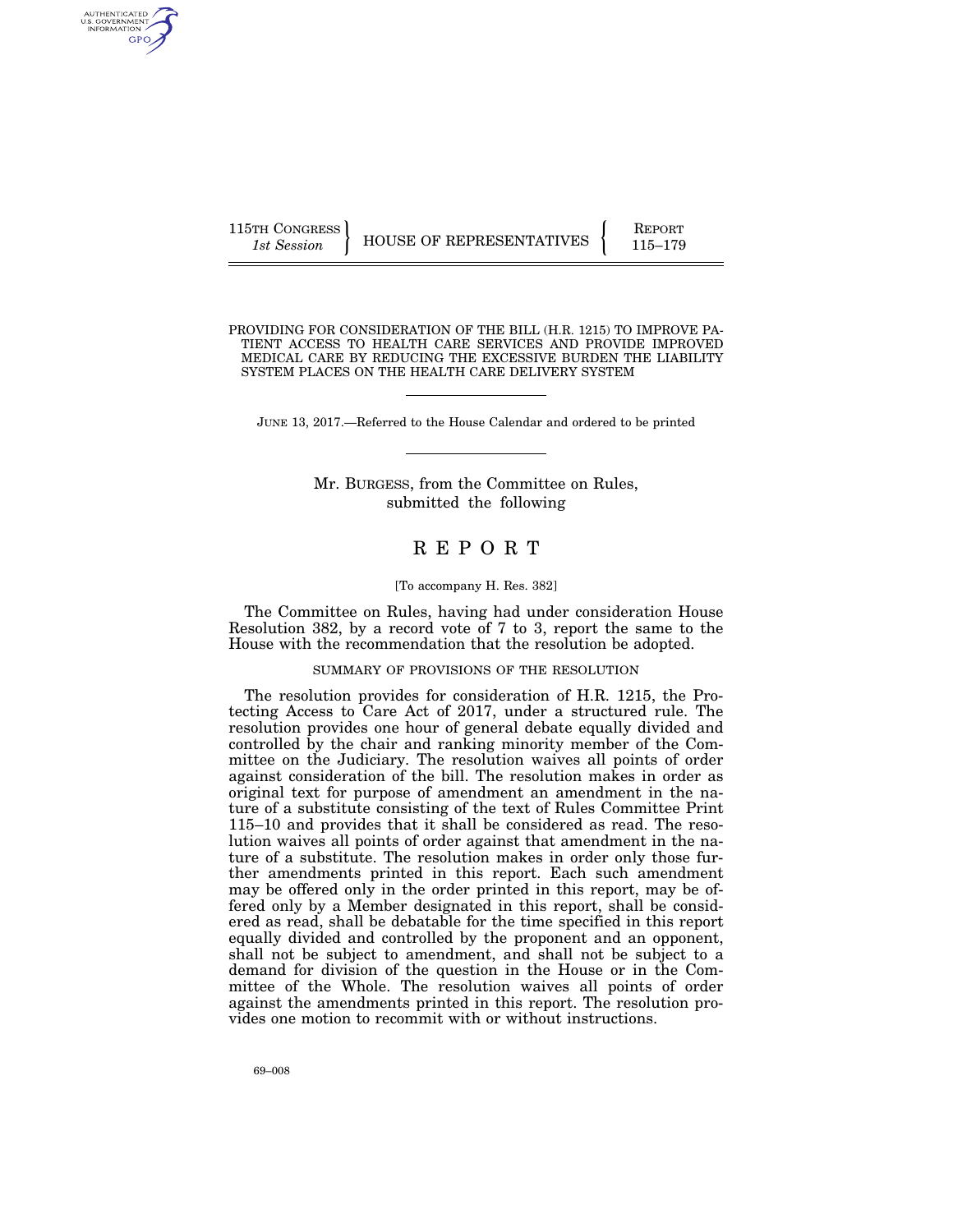#### EXPLANATION OF WAIVERS

The waiver of all points of order against consideration of the bill includes a waiver of section 303 of the Congressional Budget Act, which prohibits consideration of legislation providing a change in revenues for a fiscal year until the budget resolution for that year has been agreed to.

Although the resolution waives all points of order against the amendment in the nature of a substitute made in order as original text, the Committee is not aware of any points of order. The waiver is prophylactic in nature.

Although the resolution waives all points of order against the amendments printed in this report, the Committee is not aware of any points of order. The waiver is prophylactic in nature.

## COMMITTEE VOTES

The results of each record vote on an amendment or motion to report, together with the names of those voting for and against, are printed below:

#### *Rules Committee record vote No. 62*

Motion by Mr. McGovern to report an open rule. Defeated: 3–7

| <b>Maiority Members</b> | Vote | <b>Minority Members</b> | Vote |
|-------------------------|------|-------------------------|------|
|                         | Nav  |                         | Yea  |
|                         | Nav  |                         | Yea  |
|                         | Nav  |                         | Yea  |
|                         | Nav  |                         |      |
|                         |      |                         |      |
|                         | Nav  |                         |      |
|                         | Nav  |                         |      |
|                         |      |                         |      |
|                         | Nav  |                         |      |

# *Rules Committee record vote No. 63*

Motion by Mr. Cole to report the rule. Adopted: 7–3

| <b>Majority Members</b> | Vote | <b>Minority Members</b> | Vote |
|-------------------------|------|-------------------------|------|
|                         | Yea  |                         | Nav  |
|                         | Yea  |                         | Nav  |
|                         | Yea  |                         | Nav  |
|                         | Yea  |                         |      |
|                         |      |                         |      |
|                         | Yea  |                         |      |
|                         | Yea  |                         |      |
|                         |      |                         |      |
|                         | Yea  |                         |      |

#### SUMMARY OF THE AMENDMENTS MADE IN ORDER

1. Sessions (TX), Burgess (TX): Begins the tolling of the statute of limitations on the date of the alleged breach or tort, rather than the date of the injury, which is not always a date certain. The statute of limits will be three years after the alleged breach or one year after the claimant discovers the breach, whichever occurs first. (10 minutes)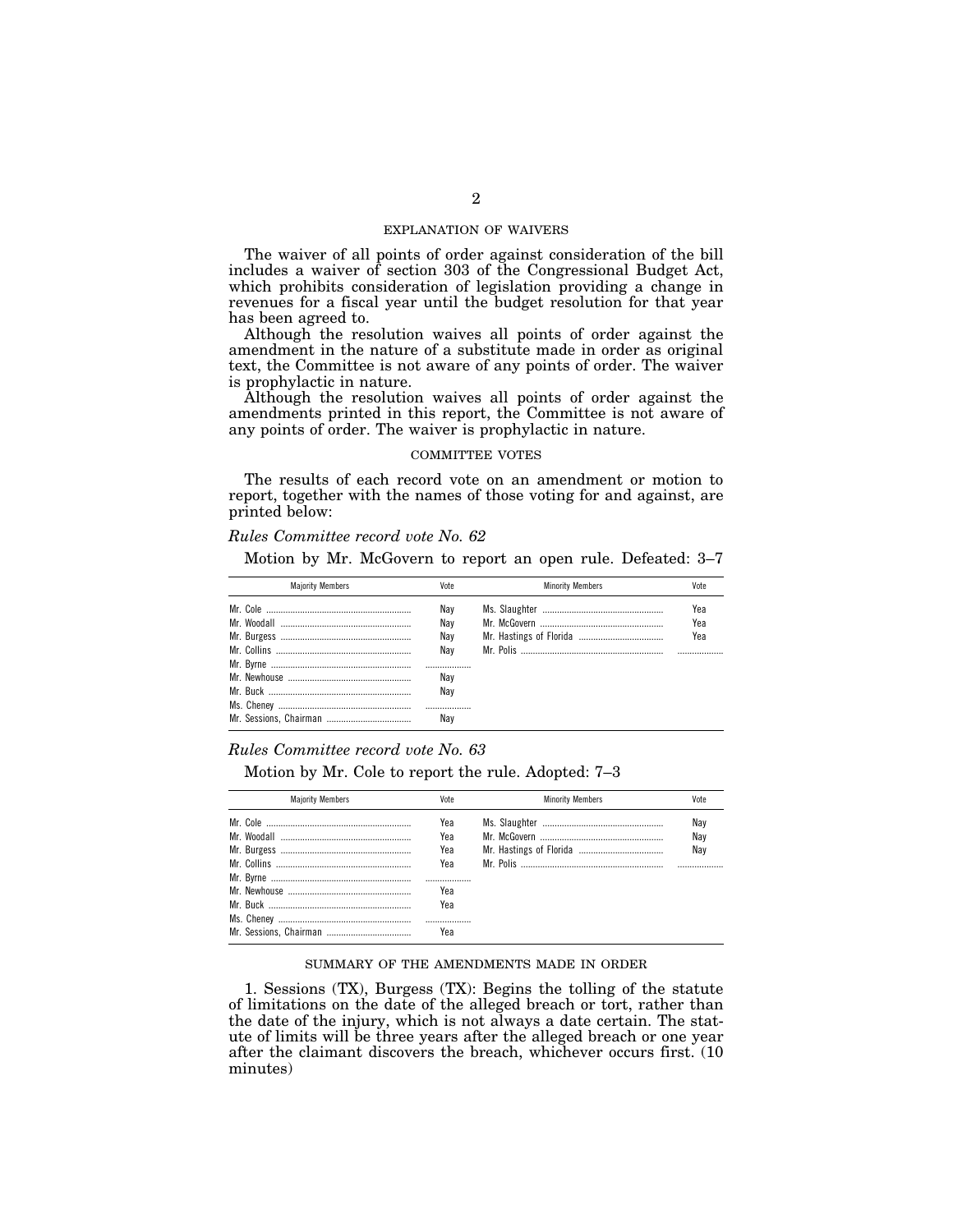2. Burgess (TX), Sessions (TX): Clarifies that health care services as defined in H.R. 1215 include safety, professional, and administrative services directly related to health care. (10 minutes)

3. Roe (TN), Hudson (NC), Marshall (KS), Bucshon (IN): Limits who qualifies as an expert witness, in medical malpractice negligence cases, based on professional qualifications as well as geographic relation to where the case in chief is being litigated. (10 minutes)

4. Hudson (NC), Abraham (LA), Harris (MD), Roe (TN), Marshall (KS), Bucshon (IN), DesJarlais (TN): Allows a physician to apologize to a patient for an unintended outcome without having the apology count against them in the court of law. Defers to the state law where "sorry provisions" are already in statute. Requires a plaintiff to provide a notice of intent to the physician 90 days before the lawsuit is filed. Defers to state laws that directly address Notices of Intent. Requires a plaintiff to have a physician in the same specialty as the defendant physician to sign an affidavit certifying the merits of the case before the lawsuit could be brought to court. Defers to state laws that directly address Affidavits of Merit. Requires that for any "expert witness" called to testify during trial, the witness would need to meet the same licensing requirements as the defendant physician. Defers to state laws that directly address Expert Witness Qualifications. (10 minutes)

5. Barr (KY): Gives affirmative defense to defendants in health care liability cases if they can show they complied with clinical practice guidelines. (10 minutes)

#### TEXT OF AMENDMENTS MADE IN ORDER

# 1. AN AMENDMENT TO BE OFFERED BY REPRESENTATIVE SESSIONS OF TEXAS OR HIS DESIGNEE, DEBATABLE FOR 10 MINUTES

Page 1, strike line 7 and all that follows through page 2, line 18 and insert the following:

(a) STATUTE OF LIMITATIONS.—

(1) IN GENERAL.—Except as provided in paragraph (2), the time for the commencement of a health care lawsuit shall be, whichever occurs first of the following:

(A) 3 years after the date of the occurrence of the breach or tort;

(B) 3 years after the date the medical or health care treatment that is the subject of the claim is completed; or

(C) 1 year after the claimant discovers, or through the use of reasonable diligence should have discovered, the injury.

(2) TOLLING.—In no event shall the time for commencement of a health care lawsuit exceed 3 years after the date of the occurrence of the breach or tort or 3 years after the date the medical or health care treatment that is the subject of the claim is completed (whichever occurs first) unless tolled for any of the following—

(A) upon proof of fraud;

(B) intentional concealment; or

(C) the presence of a foreign body, which has no therapeutic or diagnostic purpose or effect, in the person of the injured person.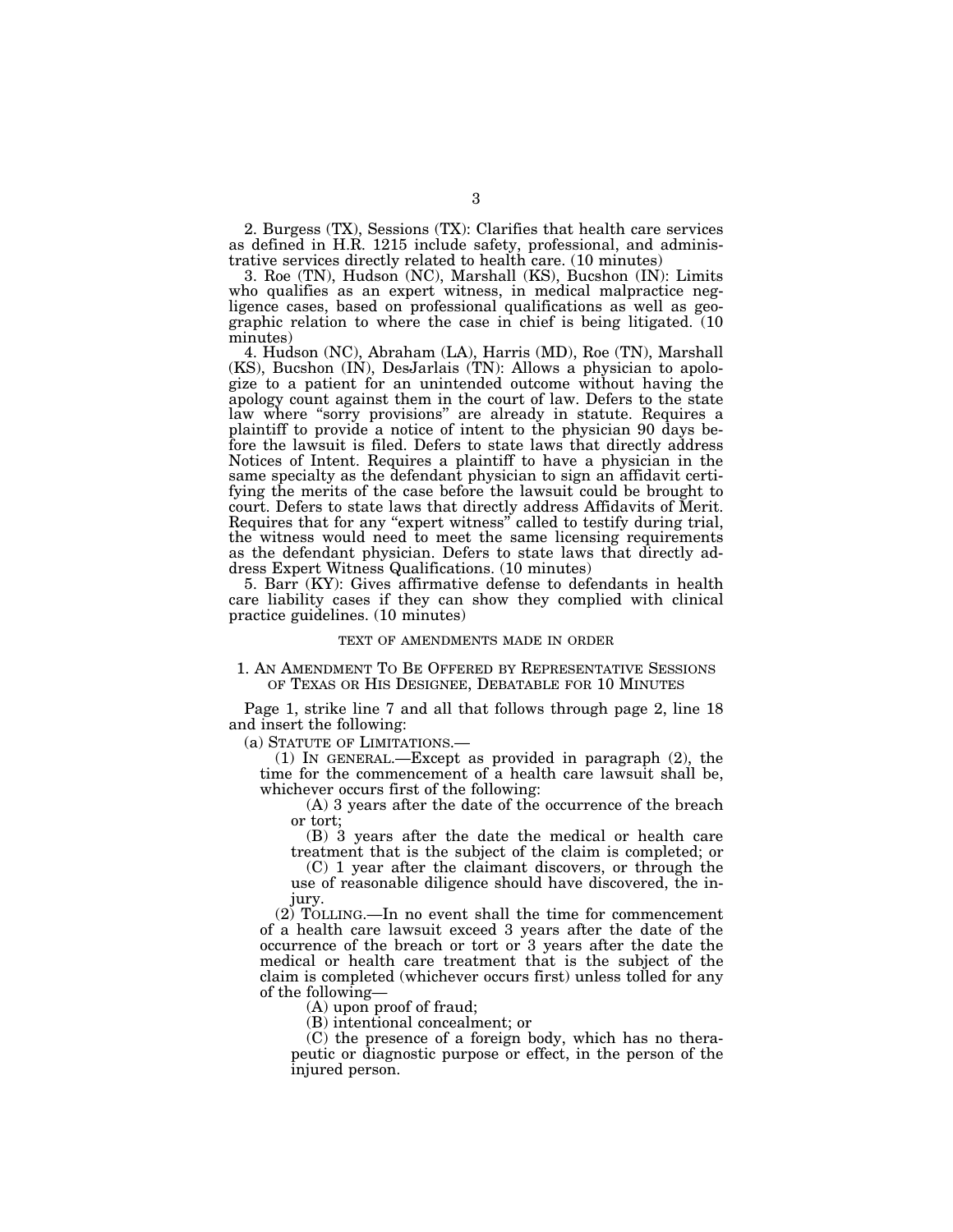(3) ACTIONS BY A MINOR.—Actions by a minor shall be commenced within 3 years after the date of the occurrence of the breach or tort or 3 years after the date of the medical or health care treatment that is the subject of the claim is completed (whichever occurs first) except that actions by a minor under the full age of 6 years shall be commenced within 3 years after the date of the occurrence of the breach or tort, 3 years after the date of the medical or health care treatment that is the subject of the claim is completed, or 1 year after the injury is discovered, or through the use of reasonable diligence should have been discovered, or prior to the minor's 8th birthday, whichever provides a longer period. Such time limitation shall be tolled for minors for any period during which a parent or guardian and a health care provider have committed fraud or collusion in the failure to bring an action on behalf of the injured minor.

# 2. AN AMENDMENT TO BE OFFERED BY REPRESENTATIVE BURGESS OF TEXAS OR HIS DESIGNEE, DEBATABLE FOR 10 MINUTES

Page 12, line 13, insert after "goods or services" the following: "(including safety, professional, or administrative services directly related to health care)''.

# 3. AN AMENDMENT TO BE OFFERED BY REPRESENTATIVE ROE OF TENNESSEE OR HIS DESIGNEE, DEBATABLE FOR 10 MINUTES

Add, at the end of the bill, the following (and amend the table of contents accordingly):

# **SEC. 11. LIMITATION ON EXPERT WITNESS TESTIMONY.**

(a) IN GENERAL.—No person in a health care profession requiring licensure under the laws of a State shall be competent to testify in any court of law to establish the following facts—

(1) the recognized standard of acceptable professional practice and the specialty thereof, if any, that the defendant practices, which shall be the type of acceptable professional practice recognized in the defendant's community or in a community similar to the defendant's community that was in place at the time the alleged injury or wrongful action occurred,

(2) that the defendant acted with less than or failed to act with ordinary and reasonable care in accordance with the recognized standard, and

(3) that as a proximate result of the defendant's negligent act or omission, the claimant suffered injuries which would not otherwise have occurred,

unless the person was licensed to practice, in the State or a contiguous bordering State, a profession or specialty which would make the person's expert testimony relevant to the issues in the case and had practiced this profession or specialty in one of these States during the year preceding the date that the alleged injury or wrongful act occurred.

(b) APPLICABILITY.—The requirements set forth in subsection (a) shall also apply to expert witnesses testifying for the defendant as rebuttal witnesses.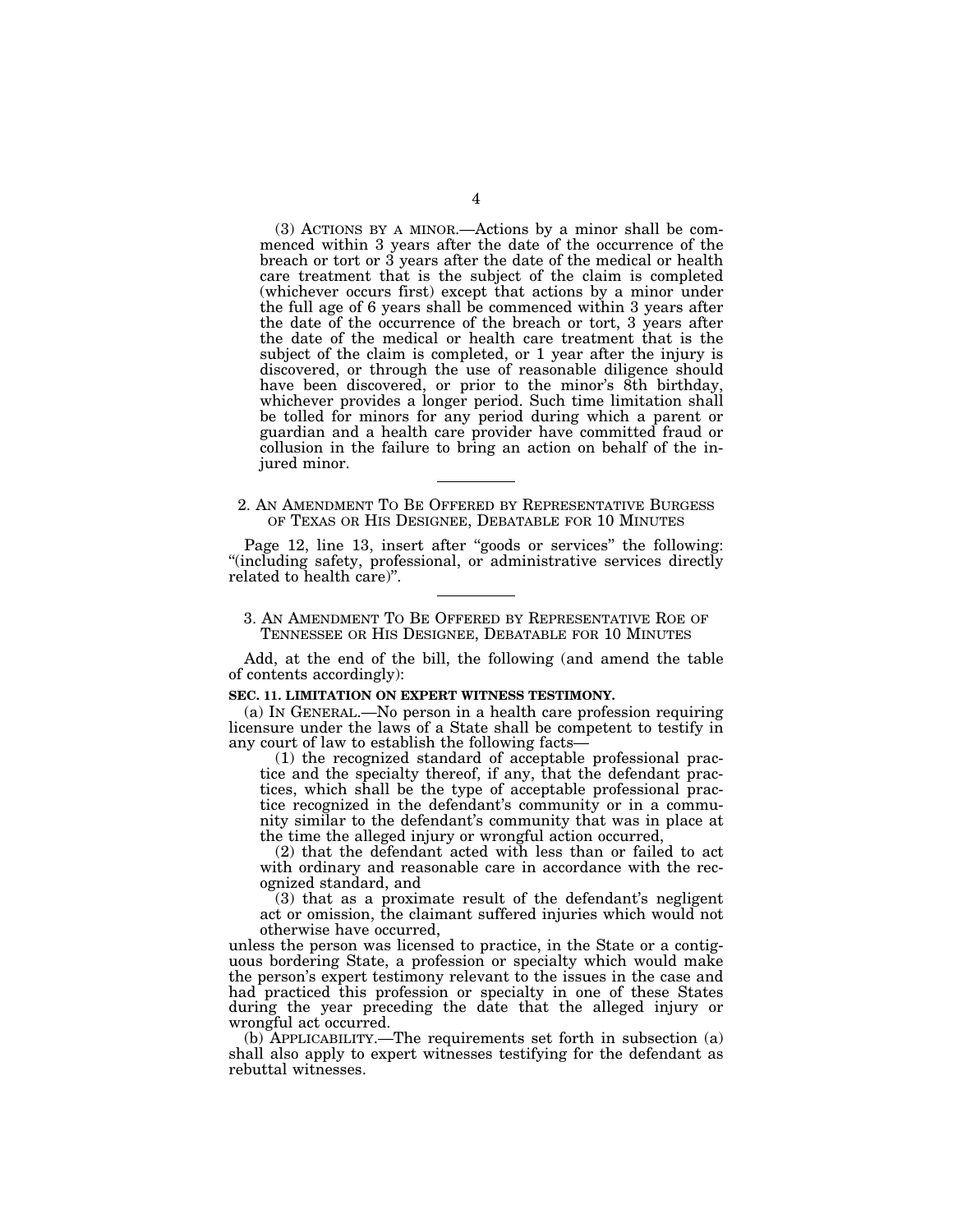(c) WAIVER AUTHORITY.—The court may waive the requirements in this subsection if it determines that the appropriate witnesses otherwise would not be available.

4. AN AMENDMENT TO BE OFFERED BY REPRESENTATIVE HUDSON OF NORTH CAROLINA OR HIS DESIGNEE, DEBATABLE FOR 10 MIN-UTES

Add, at the end of the bill, the following:

# **SEC. 11. COMMUNICATIONS FOLLOWING UNANTICIPATED OUTCOME.**

(a) PROVIDER COMMUNICATIONS.—In any health care liability action, any and all statements, affirmations, gestures, or conduct expressing apology, fault, sympathy, commiseration, condolence, compassion, or a general sense of benevolence which are made by a health care provider or an employee of a health care provider to the patient, a relative of the patient, or a representative of the patient and which relate to the discomfort, pain, suffering, injury, or death of the patient as the result of the unanticipated outcome of medical care shall be inadmissible for any purpose as evidence of an admission of liability or as evidence of an admission against interest.

(b) STATE FLEXIBILITY.—No provision of this section shall be construed to preempt any State law (whether effective before, on, or after the date of the enactment of this Act) that makes additional communications inadmissible as evidence of an admission of liability or as evidence of an admission against interest.

#### **SEC. 12. EXPERT WITNESS QUALIFICATIONS.**

(a) IN GENERAL.—In any health care lawsuit, an individual shall not give expert testimony on the appropriate standard of practice or care involved unless the individual is licensed as a health professional in one or more States and the individual meets the following criteria:

(1) If the party against whom or on whose behalf the testimony is to be offered is or claims to be a specialist, the expert witness shall specialize at the time of the occurrence that is the basis for the lawsuit in the same specialty or claimed specialty as the party against whom or on whose behalf the testimony is to be offered. If the party against whom or on whose behalf the testimony is to be offered is or claims to be a specialist who is board certified, the expert witness shall be a specialist who is board certified in that specialty or claimed specialty.

(2) During the 1-year period immediately preceding the occurrence of the action that gave rise to the lawsuit, the expert witness shall have devoted a majority of the individual's professional time to one or more of the following:

(A) The active clinical practice of the same health profession as the defendant and, if the defendant is or claims to be a specialist, in the same specialty or claimed specialty.

(B) The instruction of students in an accredited health professional school or accredited residency or clinical research program in the same health profession as the defendant and, if the defendant is or claims to be a specialist, in an accredited health professional school or ac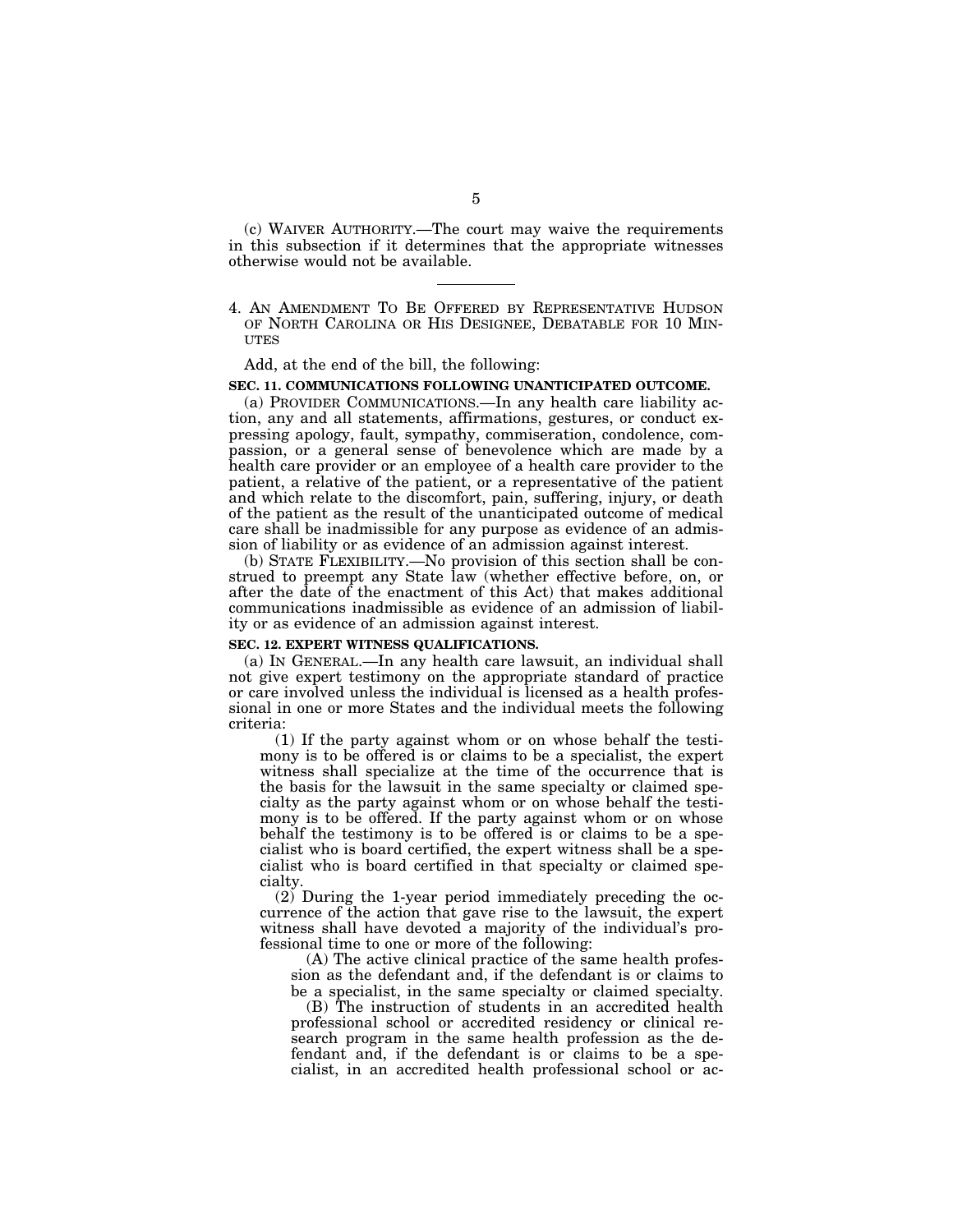credited residency or clinical research program in the same specialty or claimed specialty.

(3) If the defendant is a general practitioner, the expert witness shall have devoted a majority of the witness's professional time in the 1-year period preceding the occurrence of the action giving rise to the lawsuit to one or more of the following:

(A) Active clinical practice as a general practitioner.

(B) Instruction of students in an accredited health professional school or accredited residency or clinical research

program in the same health profession as the defendant. (b) LAWSUITS AGAINST ENTITIES.—If the defendant in a health

care lawsuit is an entity that employs a person against whom or on whose behalf the testimony is offered, the provisions of subsection (a) apply as if the person were the party or defendant against whom or on whose behalf the testimony is offered.

(c) POWER OF COURT.—Nothing in this subsection shall limit the power of the trial court in a health care lawsuit to disqualify an expert witness on grounds other than the qualifications set forth under this subsection.

(d) LIMITATION.—An expert witness in a health care lawsuit shall not be permitted to testify if the fee of the witness is in any way contingent on the outcome of the lawsuit.

(e) STATE FLEXIBILITY.—No provision of this section shall be construed to preempt any State law (whether effective before, on, or after the date of the enactment of this Act) that places additional qualification requirements upon any individual testifying as an expert witness.

#### **SEC. 13. AFFIDAVIT OF MERIT.**

(a) REQUIRED FILING.—Subject to subsection (b), the plaintiff in a health care lawsuit alleging negligence or, if the plaintiff is represented by an attorney, the plaintiff's attorney shall file simultaneously with the health care lawsuit an affidavit of merit signed by a health professional who meets the requirements for an expert witness under section 14 of this Act. The affidavit of merit shall certify that the health professional has reviewed the notice and all medical records supplied to him or her by the plaintiff's attorney concerning the allegations contained in the notice and shall contain a statement of each of the following:

(1) The applicable standard of practice or care.

(2) The health professional's opinion that the applicable standard of practice or care was breached by the health professional or health facility receiving the notice.

(3) The actions that should have been taken or omitted by the health professional or health facility in order to have complied with the applicable standard of practice or care.

(4) The manner in which the breach of the standard of practice or care was the proximate cause of the injury alleged in the notice.

(5) A listing of the medical records reviewed.

(b) FILING EXTENSION.—Upon motion of a party for good cause shown, the court in which the complaint is filed may grant the plaintiff or, if the plaintiff is represented by an attorney, the plaintiff's attorney an additional 28 days in which to file the affidavit required under subsection (a).